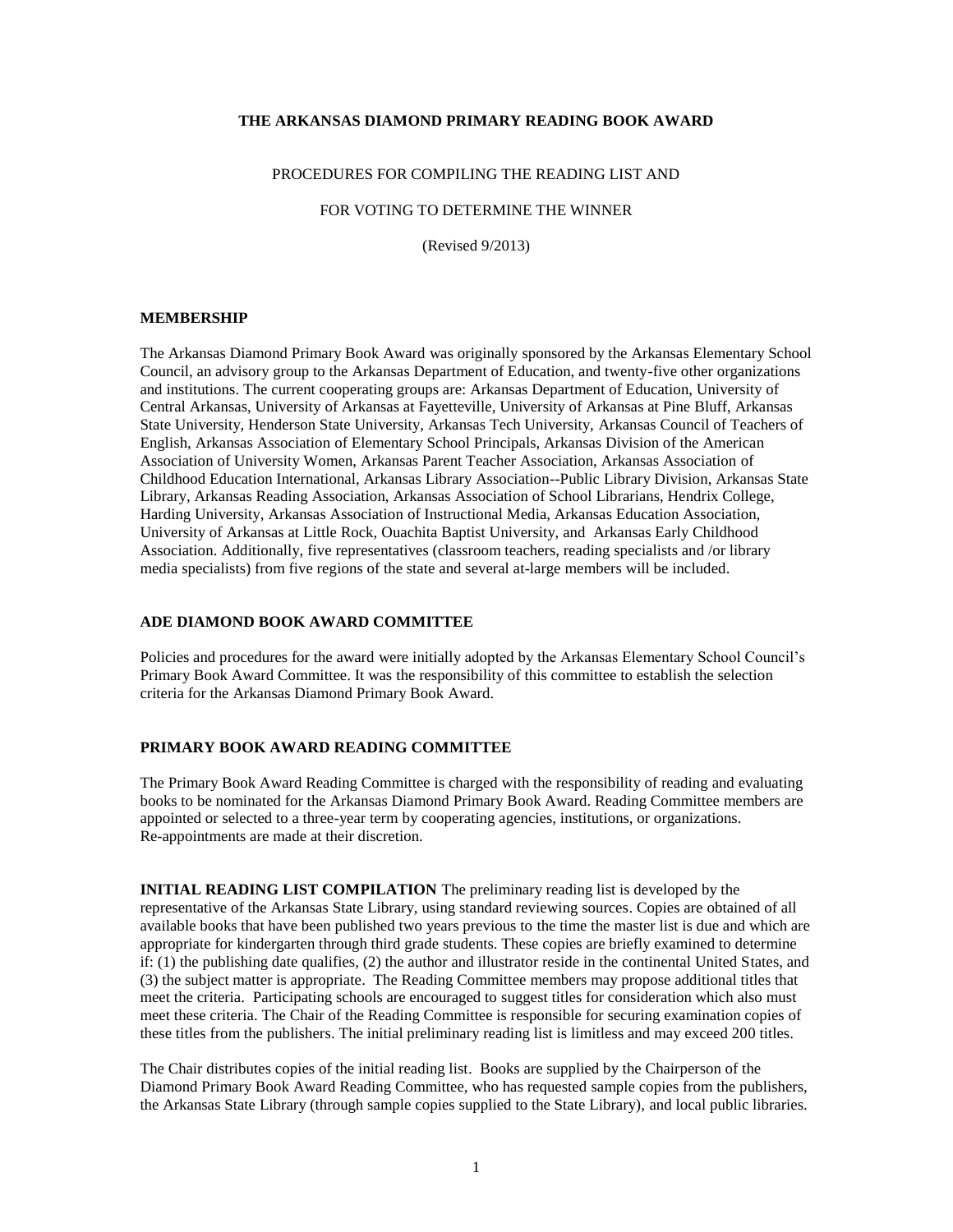Books acquired for reading by the Reading Committee members must be shared and returned for other members to read during the year. A reading list is available to anyone, upon request, from the Chair of the Reading Committee.

# **TARGET AUDIENCE**

Books are selected to be read by kindergarten through third grade students. The Reading Committee tries to select books which the children will read on their own; books whose chief value would be in relation to the formal school curriculum are excluded. Most of the titles selected are fiction, but nonfiction may be considered. Each book is judged as a "whole" considering its writing style, its illustrations, and its overall quality. Series books are usually not included on the preliminary reading list.

It is hoped the children will discuss the books that they have read and as a result will become more thoughtful readers. The list always includes some easy selections as well as some which are more advanced in order to make the reading appealing to all kindergarten through third grade students. No child is expected to read all of the books on the list. Some of the titles will be selected by teachers for reading aloud. Any book to be read aloud by the teacher should be read previously to determine its appropriateness for that particular group.

# **MEETINGS AND VOTING PROCEDURES OF THE READING COMMITTEE**

The Reading Committee meets approximately five times a year to discuss the titles on the list. If a member cannot attend a meeting, he or she may submit votes on books read to the Chairperson prior to the scheduled meeting.

Following the last meeting, the Chairperson of the Reading Committee distributes a ballot of the remaining books on the initial list. Committee members cast a written vote for the books they would like to see placed on the master reading list. A book must receive a majority vote by the committee members before it is placed on the list. Members are not to vote for the books they have not read. After the votes have been tabulated, the Master Reading List is made available principals and school librarians in March by the Department of Education approximately a year prior to student voting. Before the final list is distributed to principals and school librarians, copies of the list are distributed to the Arkansas Diamond Primary Book Award Committee members.

# **STUDENT READING AND VOTING PROCEDURES**

# **A. Reading Procedure**

- 1. The principal or the librarian receives the master reading list in March or April from the Arkansas Department Education.
- 2. The Librarian orders books on the reading list.
- 3. The students must read or hear at least three, but preferably all of the books on the reading list.
- 4. The teacher or the librarian uses one of the two following plans for reading and reviewing the books:
	- Books can be read over an extended time and thoroughly reviewed with the children at the time of voting… OR
	- Books can be read in a condensed period of time and reviewed with the children before voting.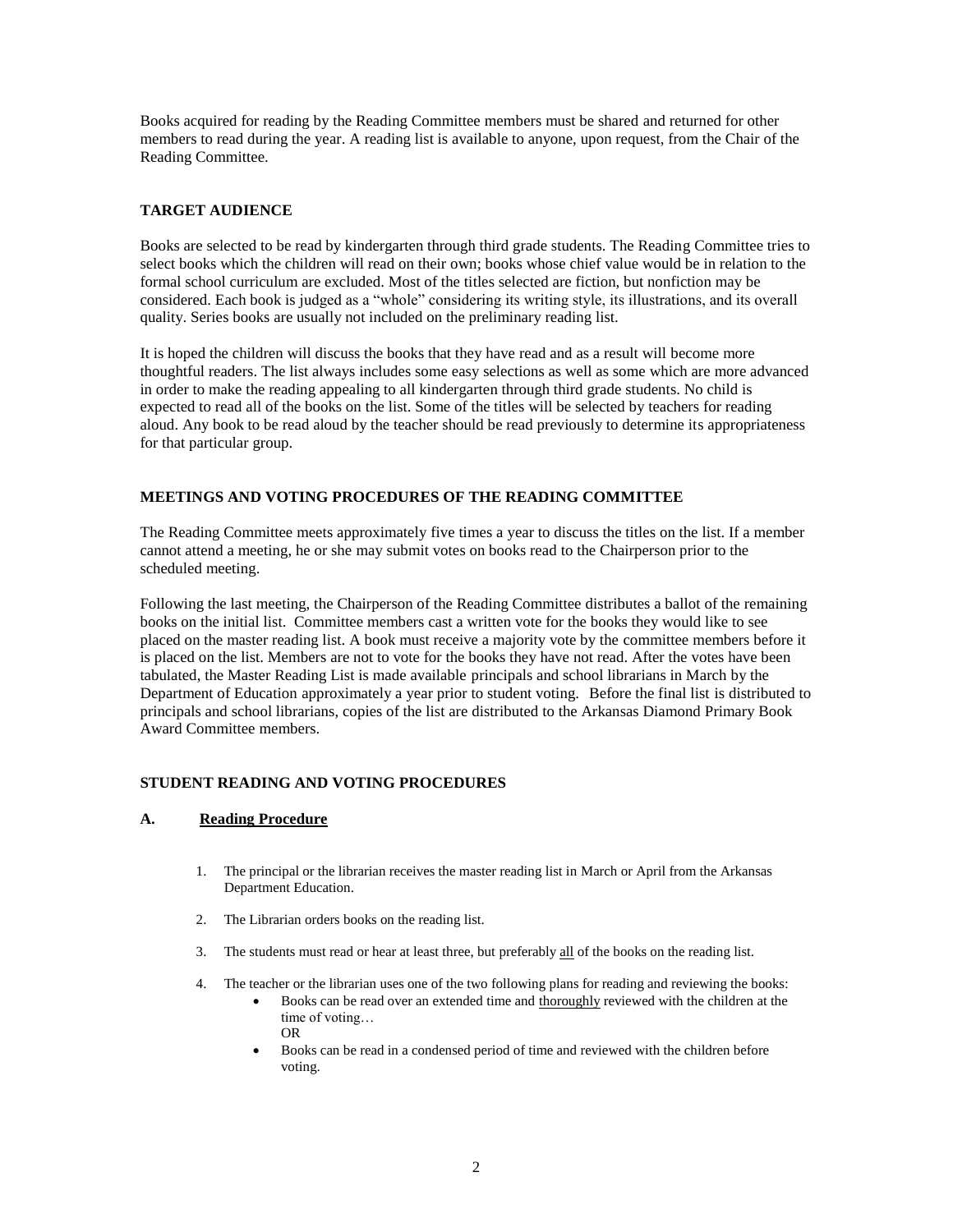## **B. Voting Procedure**

- l. The ballot is available from the Arkansas Department of Education in March.
- 2. The ballot is reproduced for student use.
- 3. The children vote for one favorite book on the ballot.
- 4. Only K-3 children are eligible to vote for the Diamond Book Award.
- 5. The voting takes place in March and April.
- 6. The teacher or librarian tabulates the votes for the school.
- 7. The teacher or the librarian submits the tabulations to: Arkansas Department of Education, #4 Capitol Mall, Room 302B, Little Rock, AR 72201-1071
- 8. The Arkansas State Library and the Arkansas Department of Education announce the winning book in April or May.
- 9. The principal or the librarian receives the master list for the following year.

#### **SELECTION CRITERIA FOR THE READING COMMITTEE**

Books are selected to be enjoyed by kindergarten through third grade students. The Reading Committee strives to select books which students will read for their own pleasure and/or inspiration…not books chiefly related to the formal school curriculum. Each book is judged as a "whole".

Titles representative of different types of literature are included. Most are fiction, but nonfiction may be considered. The reading level ranges from easy to advanced in order to make reading appealing for all students in grades kindergarten through third.

Charlotte Huck (1993) defines the picture storybook as follows: "The picture story-book conveys its messages through two media, the art of illustrating and the art of writing. In a well-designed book in which the total format reflects the meaning of the story, both the illustrations and the text must bear the burden of narration"

#### **GUIDELINES MADE BY THE PRIMARY BOOK AWARD COMMITTEE**

The following books/authors will be considered:

- (1) Both author and illustrator of the winning book will be invited to the award ceremony. Depending upon their availability and the status of funding, both author and illustrator of the Honor Book may also be invited to the award ceremony.
- (2) Books must have publication dates of two years preceding the year the Master List will be distributed. (For example, 2012 titles will be selected for the Master List distributed during the 2014-2015 school year.)
- (3) Caldecott Award winners may be considered.
- (4) Books with dual authors and illustrators will be considered for the inclusion on the lists. If one author is deceased, the book may still be considered.
- (5) Books which contain photographs as illustrations must have credit given to a single photographer in order to be considered.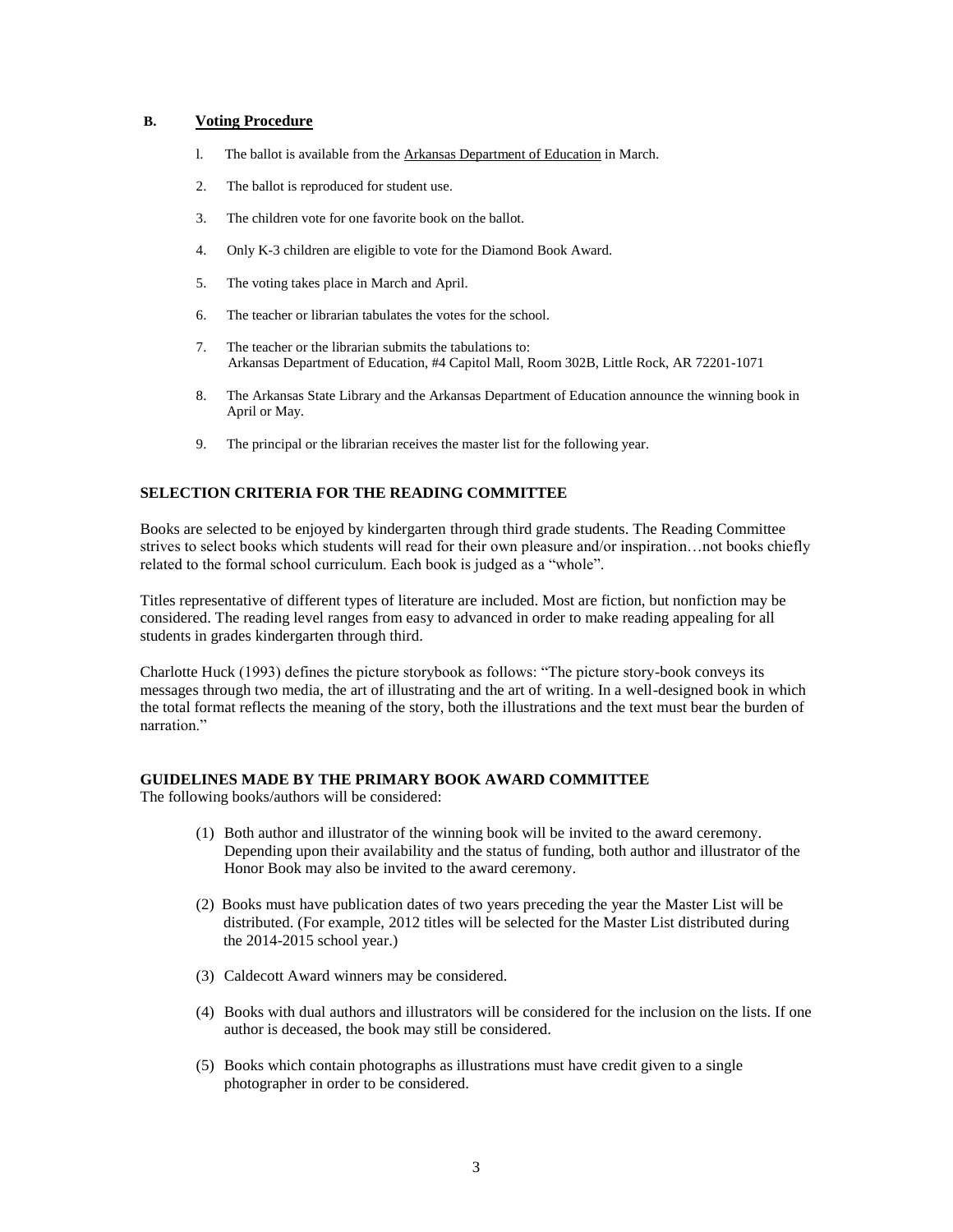(6) Retellings and adaptations may be considered.

The following books/authors will NOT be considered:

- (1) Authors and illustrators outside the continental United States will not be considered. The authors and illustrators must reside in the United States.
- (2) Collections of folktales will not be considered.
- (3) Books previously published in foreign countries will not be considered.
- (4) Deceased author's books will not be considered, even if the illustrator is alive, and vice versa.
- (5) Books labeled as "easy-to-read" and books with controlled vocabulary will not be considered.
- (6) Concept books without a story line will not be considered.
- (7) Books based on television programs or teleplays will not be considered.
- (8) Books previously published or reissued will not be considered.
- (9) Translations will not be considered.
- (10)Wordless picture books will not be considered.
- (11)Abridgements will not be considered.

#### **THE PRIMARY BOOK AWARD READING COMMITTEE'S DISCUSSION AND VOTING**

- There is encouragement of discussion by any committee member of all books on the reading list or other suggested books for the list.
- At any book discussion meeting, votes can be cast and recorded for any book read.
- If a book in discussion only received negative votes and has three negative votes with no positive votes, the book is removed from the list.
- If the book in discussion received a mixture of positive and negative votes, the books remain on the list.
- In reconsideration of a book, a reading committee member who presents a strong defense for or against the book can have it reconsidered when three people are present who have read it. The book may be re-entered to the list by a majority vote of those present.
- Beginning with the December meeting of the Reading Committee, and continuing with the meeting for January and February, books must have at least three more negative votes than positive votes to be removed from the preliminary list.
- Final voting by a written ballot will take place at the February meeting of the Reading Committee. Members unable to be present can send reports to the session on how they wish to vote on specific titles.
- Guidelines for the reading sessions may be reviewed annually if necessary.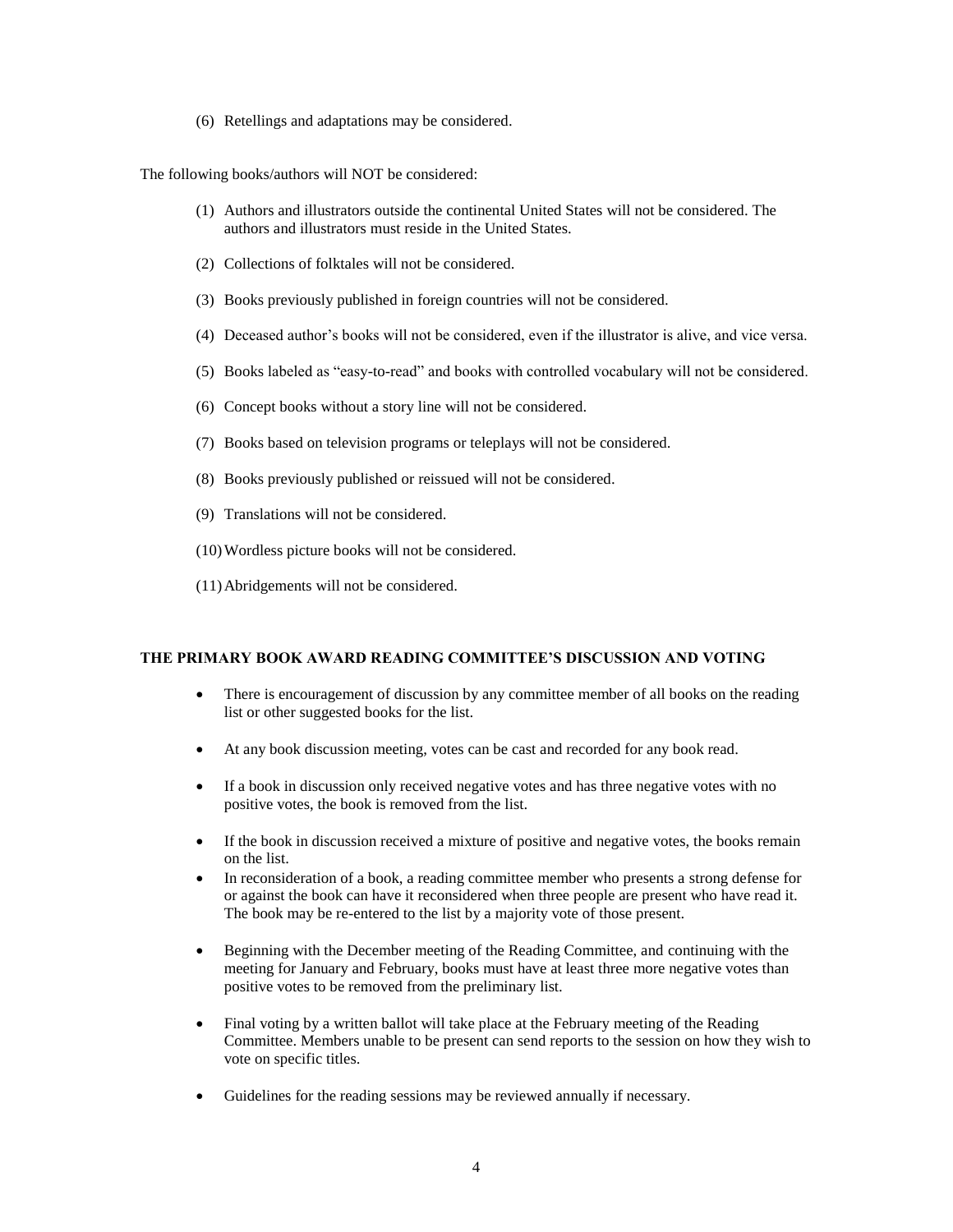#### **RESPONSIBILITIES OF THE MEMBERS OF THE READING COMMITTEE**

- 1. Members of the committee are invited by the ?. The usual term of membership on the committee is three (3) years. The members must agree to fulfill this responsibility.
- 2. There is a short timeline between the first meeting of the committee in the fall and the voting which takes place in February. This timeline is essential so that the list may be sent out to the schools in time for the books to be ordered for the children to begin reading in the fall.

 Although the Chairperson of the Reading Committee requests sample copies of all of the books from the publishers, the books are not available for readers on the committee before the first meeting. Since the list is distributed in advance of the first meeting, it is suggested that the Reading Committee members try to obtain as many books as possible which are obtained through the school library, public library, Arkansas State Library, or Inter-Library Loan. It is the responsibility of the members of the Reading Committee to try to obtain as many books as possible without relying solely on the publishers samples.

3. In order to vote at the February meeting for books which appear on the final reading list, a member must attend at least two meetings. For a meeting which the committee member is not able to attend, a report of books read and voted should be submitted to the committee chair or to another committee member prior to the meeting.

# **GUIDELINES FOR EVALUATION PICTURE STORYBOOKS**

### CONTENT

- How appropriate is the content of the book for its intended age level?
- Is this a book that will appeal to children, or is it really written for adults?
- When and where does it take place? How has the artist portrayed this?
- Are the characters well delineated and developed?
- Are race, gender and other stereotypes avoided?
- How is the theme developed through text and illustration?

# ILLUSTRATIONS

- In what ways do the illustrations help to create the meaning of the text?
- Are how the pictures are made an integral part of the text?
- Do the illustrations extend the text in anyway? Do they provide clues to the action in the story?
- Are the pictures accurate and consistent with the text?
- Where the settings call for it, are the illustrations authentic in detail?

### MEDIUM AND STYLE OF ILLUSTRATIONS

- What medium has the illustrator chosen to use? Is it appropriate for the mood of the story?
- How has the illustrator used line, shape, and color to extend the story?
- How would you describe the style of the illustrations? Is the style appropriate for the story?
- How has the illustrator varied the style and technique? What techniques seem to create rhythm and movement?
- How has the illustrator created balance in composition?

#### FORMAT

- Does the size of the book seem appropriate to the content?
- Does the jacket design express the theme of the book?
- In what way does the title page anticipate the story to come?
- Is the type design well chosen for the theme and purpose of the book?
- What is the quality of the paper?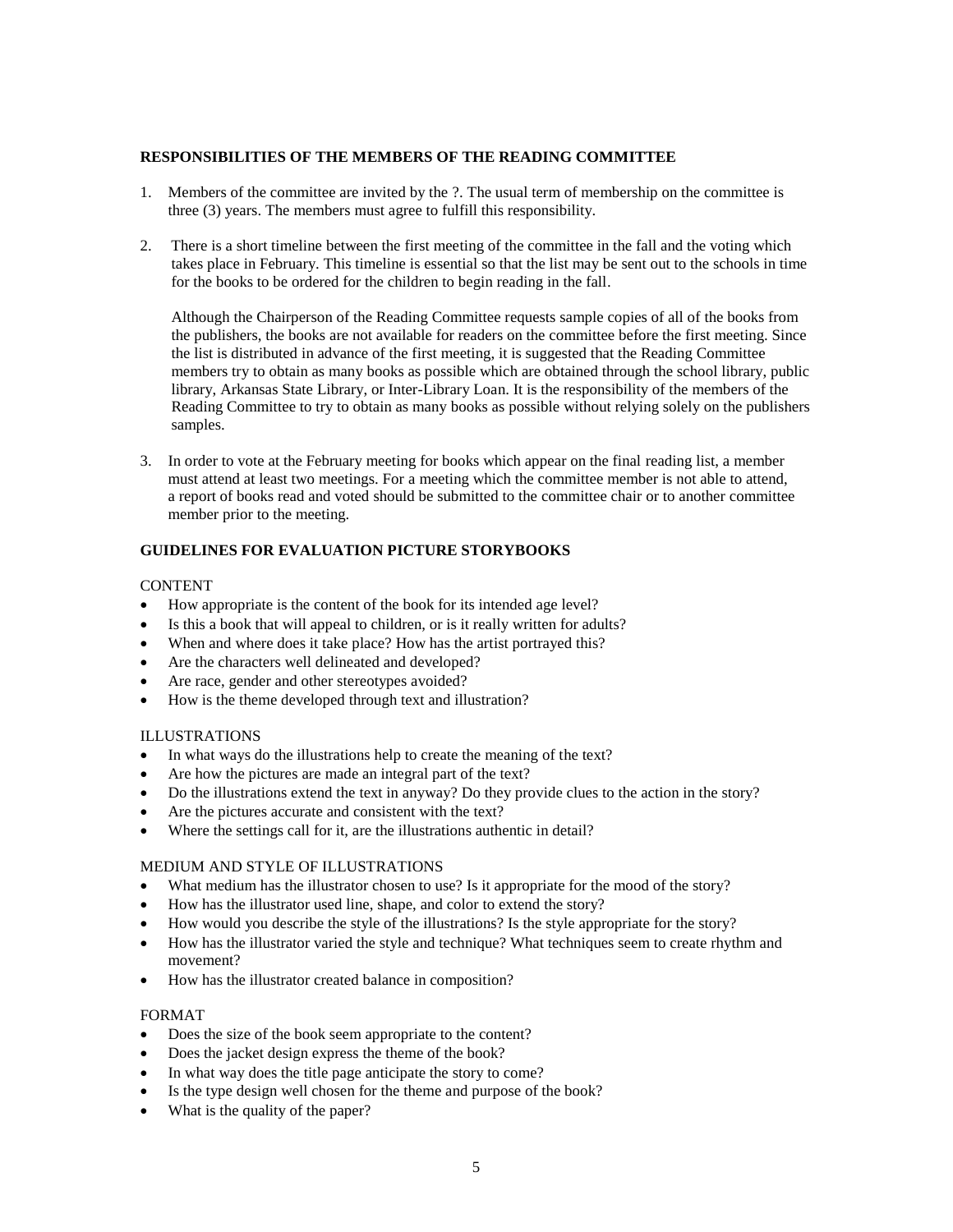• How durable is the binding?

### COMPARISON WITH OTHERS

- How is this work similar to or different from other works by the same author and/or illustrator?
- How is this work similar to or different from other books with the same subject or theme?
- What comments have reviewers made about the book? Do you agree or disagree with them?
- What has the artist said about his or her work?
- Will this book make a contribution to the growing body of children's literature? How lasting do you think it will be?

\*\*Note – These questions are listed to help the reader determine the strengths of the book. Not every question is appropriate for every book.

from: Huck, C., Hepler, S. & Hickman, J. (1993). Children's literature in the elementary school (5<sup>th</sup> ed.) Orlando, FL; Harcourt, Brace, Jovanovich

# **ADDITIONAL CRITERIA FOR NON FICTION BOOKS**

Accuracy and Authenticity

Is the author qualified to write about this topic? Has the manuscript been checked for authenticity in the field.

Are the facts accurate according to other sources?

Are all the significant facts included?

Do text and illustrations reveal diversity and avoid stereotypes?

Are generalizations supported by facts?

Do text and illustrations omit anthropomorphism and theological explanations?

Content and Perspective

For what purpose was the book designed?

Is the book within the comprehension and interest range of the intended audience?

Is the subject adequately covered? Are different viewpoints presented?

Does the book lead to an understanding of the scientific method? Does it foster the spirit of inquiry?

Does the book show interrelationships? Do science books indicate related social issues?

Style

Is information presented clearly and directly? Is the text appropriate for the intended audience? Does the style create the feeling of reader involvement? Is the language vivid and interesting?

Organization

Is the information structured clearly, with appropriate subtitles? Does the book have reference aids that are clear and easy to use such as a table of contents, index, bibliography, glossary, appendix?

Illustrations and Format

Do illustrations clarify and extend the text or speak plainly for themselves? Are size relationships made clear? Are media suitable for the purposes for which they are used? Are illustrations explained by captions or labels when needed? Does the total format contribute to the clarity and attractiveness of the book?

from: Huck C., Hepler, S. & Hickman, J. (1993). *Children's literature in the elementary school* (5<sup>th</sup> ed.). Orlando, FL; Harcourt, Brace, Jovanovich